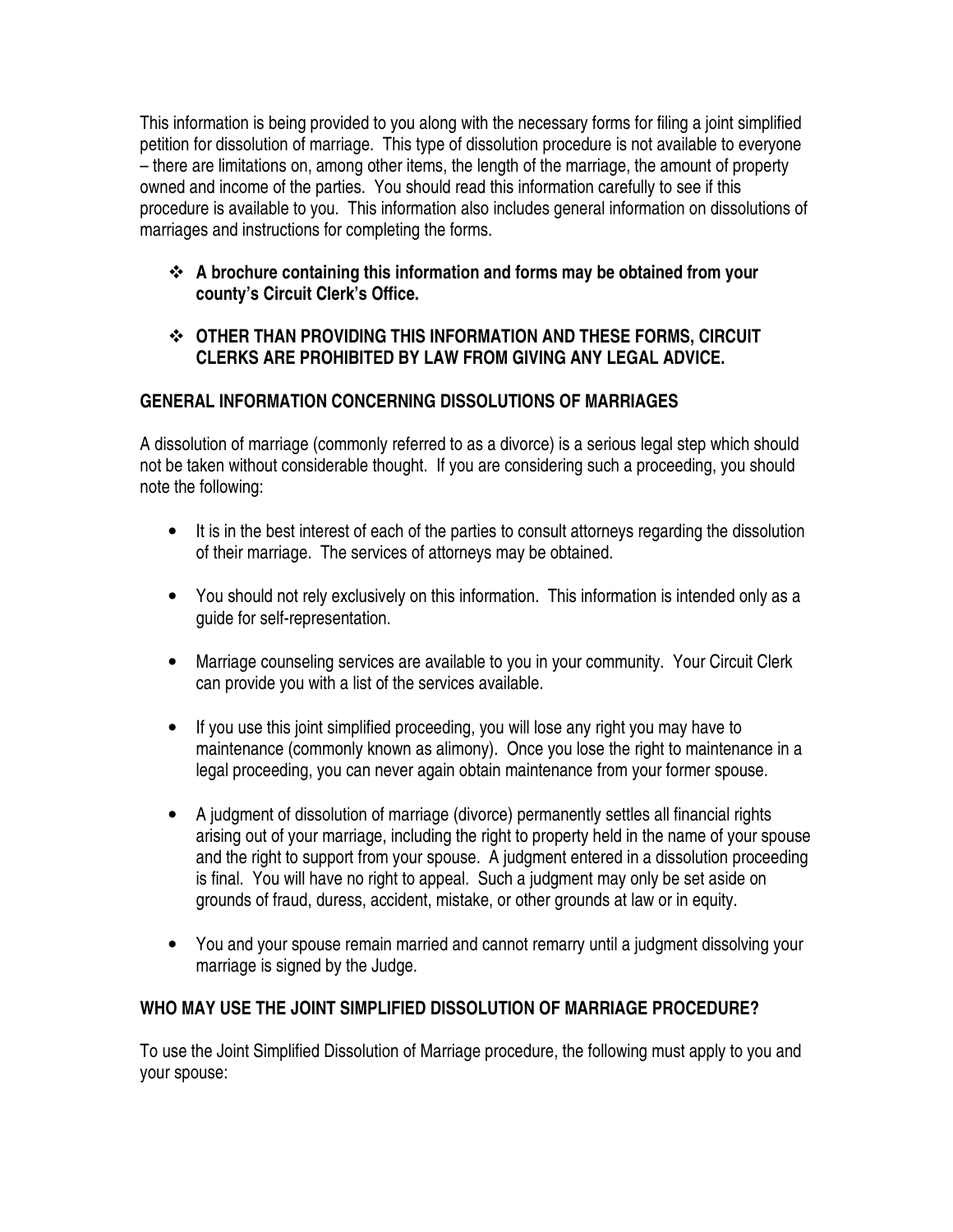- Irreconcilable differences have caused the irretrievable breakdown of your marriage. All efforts at reconciliation of the differences have failed and future attempts at reconciliation would not be in the best interest of you and your spouse.
- You and your spouse must have lived separate and apart for at least six months and you must be willing to waive the requirement for a two year separation before obtaining a dissolution on the grounds of irreconcilable differences.
- You must have been married less than eight (8) years and either you or your spouse (or both) must have lived in the State of Illinois for at least ninety (90) days immediately prior to filing for the dissolution.
- No children were born to or adopted by you and your spouse during your relationship and the wife is not now pregnant.
- Your joint, annual, gross income from all sources must be less than \$35,000.00. The total value of marital property you and your spouse own, less any encumbrances (amount owed on the property, such as the amount owed on a car loan), must be less than \$10,000.00. Neither you nor your spouse may own any real estate. Neither you nor your spouse may have a gross annual income in excess of \$20,000.00.
- You and your spouse each must be willing to permanently give up any right to maintenance (alimony).
- You and your spouse must have disclosed to each other all assets each of you have, and disclosed all tax returns filed during your marriage.
- You and your spouse must sign a written agreement dividing between yourselves all marital assets worth more than \$100.00 and dividing responsibility for all debts and liabilities. You must divide the property and sign and exchange all documents (such as automobile titles, etc.) necessary to carry out the agreement before any court hearing.
- You and your spouse must waive any right you may have to a bifurcated hearing on your dissolution petition (a hearing held in two parts, one to decide the issues related to granting the dissolution and another to decide any property or other issues).

# **INSTRUCTIONS FOR COMPLETING THE FORMS**

There are three forms which must be completed for obtaining a joint simplified dissolution of marriage. All of these forms have been drafted to be self-explanatory and as easy to complete as possible.

# **Forms:**

• **Joint Affidavit Regarding Separation of the Parties, Division of Property and Waiver of Bifurcated Hearing**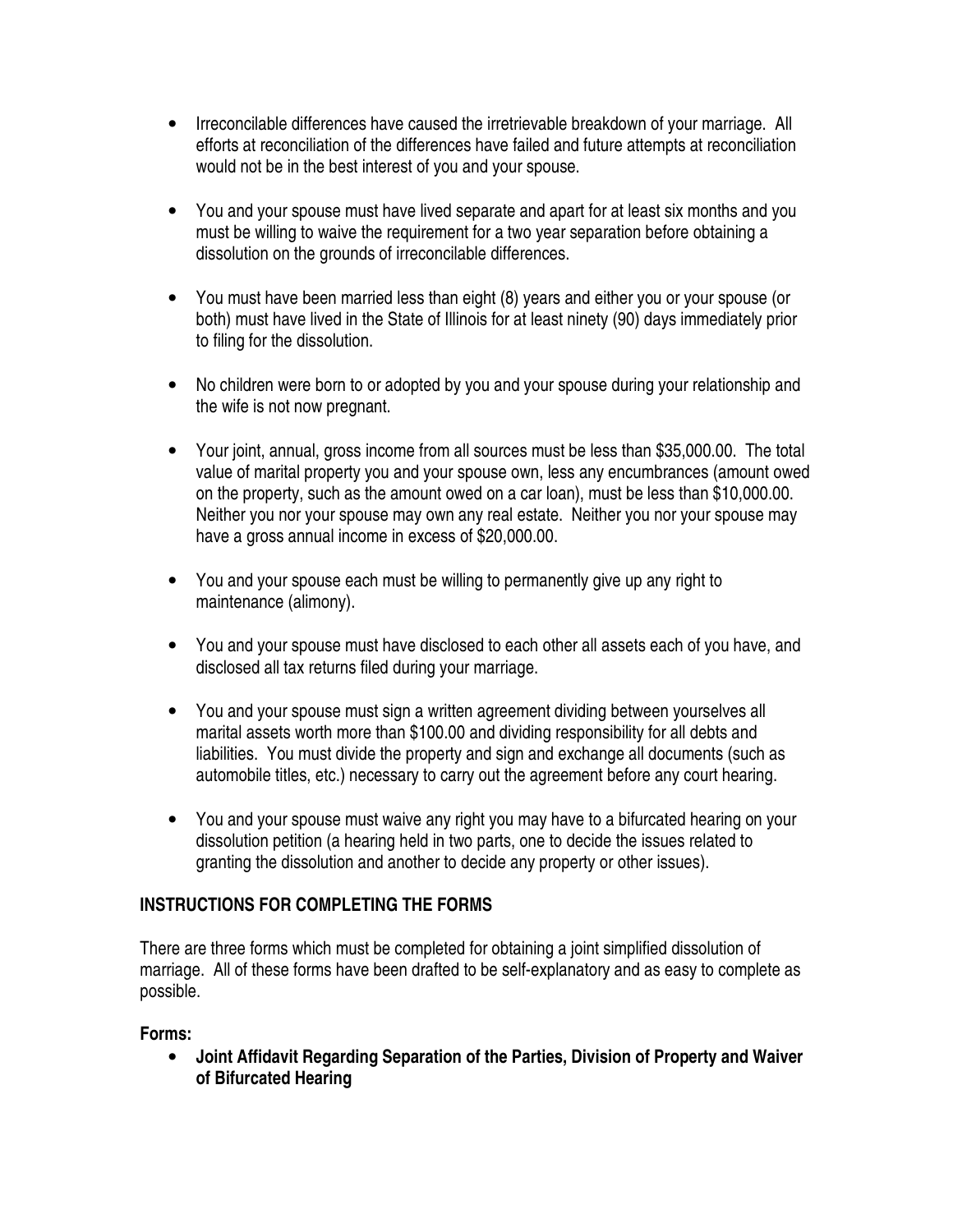- **Joint Petition for Simplified Dissolution of Marriage**
- **Judgment for Dissolution of Marriage**

With all three forms, you should either type the necessary information or neatly print the information in ink. Fill out all forms completely. Your Circuit Clerk will insert the number ("No.") on the Affidavit, Petition and Judgment. Even though this is a "Joint" petition, one of the parties must be designated as "Petitioner" and the other must be designated as a "Respondent". Traditionally, the party seeking the dissolution is the petitioner.

The "Joint Petition for Simplified Dissolution of Marriage" and the "Joint Affidavit Regarding Separation of the Parties, Division of Property and Waiver of Bifurcated Hearing" must be signed in front of a Notary Public. You should file a copy of your written agreement dividing marital assets, debts and liabilities at the time you file the Petition.

The "Judgment for Dissolution of Marriage" need not be signed in front of a Notary, but should be completed and signed by both parties (below the words "Approved as to Form and Content") before your hearing. The Judge will complete the "Entered" line and sign the Judgment if the dissolution is granted.

You must contact the Circuit Clerk in the County you intend to file your petition to determine the filing fee. You may make your own copies prior to filing or pay the Circuit Clerk for copies.

Forms must be notarized prior to filing – the Clerk cannot notarize for you.

If the wife wishes to return to her maiden or former name, you should complete paragraphs 11 and C of the PETITION and paragraphs 11 and D of the JUDGMENT.

In addition to these three forms, the Circuit Clerk will give you a Certificate of Dissolution of Marriage which you must complete.

## **OTHER THAN PROVIDING THIS INFORMATION AND THESE FORMS, CIRCUIT CLERKS ARE PROHIBITED BY LAW FROM GIVING ANY LEGAL ADVICE.**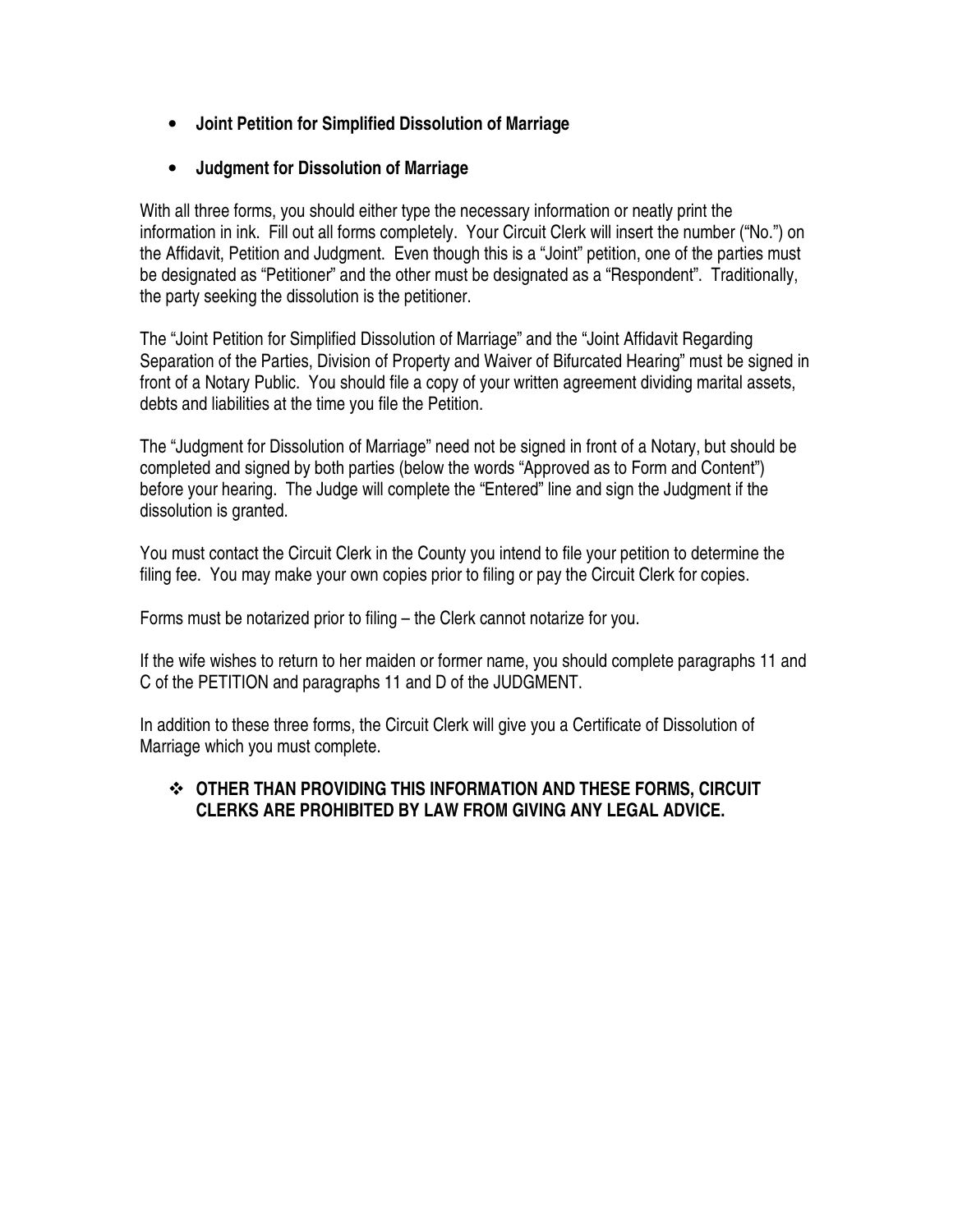### **IN THE CIRCUIT COURT OF THE FOURTH JUDICIAL CIRCUIT \_\_\_\_\_\_\_\_\_\_\_\_\_\_\_ COUNTY, ILLINOIS**

## **IN RE THE MARRIAGE OF:**

| (Type or Print Petitioner's Name) | Petitioner, |     |  |
|-----------------------------------|-------------|-----|--|
| VS.                               |             | No. |  |
| (Type or Print Respondent's Name) | Respondent. |     |  |

## **JOINT PETITION FOR SIMPLIFIED DISSOLUTION OF MARRIAGE**

Now comes Petitioner, \_\_\_\_\_\_\_\_\_\_\_\_\_\_\_\_\_\_\_\_\_\_\_\_\_, without counsel, and Respondent \_\_\_\_\_\_\_\_\_\_\_\_\_\_\_\_\_\_\_\_\_\_\_\_, (Type or Print Petitioner's Name) (Type or Print Respondent's Name) without counsel, and hereby petition this Honorable Court for a dissolution of the marriage between Petitioner and Respondent. In support of this petition for dissolution of marriage, the parties state as follows:

- 1. The Petitioner is presently ears of age; Petitioner's occupation is Petitioner resides at \_\_\_\_\_\_\_\_\_\_\_\_\_\_\_\_\_\_\_\_\_\_\_\_\_\_ \_\_\_\_\_\_\_\_\_\_\_\_\_\_\_\_\_\_\_\_\_\_\_\_\_\_\_\_\_\_\_, Illinois (Street Address) and  $\Box$  has  $\Box$  has not resided in the State of Illinois for at least ninety (90) days immediately preceding (Check One) the filing of this Petition for Dissolution of Marriage.
- 2. The Respondent is presently \_\_\_\_\_ years of age; Respondent's occupation is \_\_\_\_\_\_\_\_\_\_\_\_\_\_\_\_\_\_\_\_\_\_\_\_\_\_\_\_\_\_\_\_<br>Respondent resides at Respondent resides at  $\frac{1}{(Street Address)}$ (Street Address) and  $\Box$  has  $\Box$  has not resided in the State of Illinois for at least ninety (90) days immediately preceding (Check One) the filing of this Petition for Dissolution of Marriage.
- 3. The Petitioner and Respondent have been married for less than eight (8) years prior to the filing of this petition; they were married on  $\underbrace{\hspace{2cm}}_{(Month)}$  (Day)  $\overbrace{\hspace{2cm}}^{(Year)}$  and the marriage was registered in (Month) (Day) (Year) \_\_\_\_\_\_\_\_\_\_\_\_\_\_\_\_\_\_\_\_\_\_\_\_\_\_\_County, \_\_\_\_\_\_\_\_\_\_\_\_\_\_\_\_\_\_\_\_\_\_\_\_\_\_\_\_.

(County) (State)

- 4. No children were born to the Petitioner and Respondent during their relationship; no children were adopted by the parties; and \_\_\_\_\_\_\_\_\_\_\_\_\_\_\_\_\_\_\_\_\_\_\_\_\_\_\_\_, to her knowledge, is not pregnant. (Type or Print Wife's Name)
- 5. The parties have lived separate and apart for a continuous period in excess of six (6) months and irreconcilable differences have caused the irretrievable breakdown of their marriage; efforts at reconciliation have failed and future attempts at reconciliation would be impracticable and not in the best interests of the parties. The parties have signed an affidavit waiving the requirements for a continuous period of living separate and apart in excess of two (2) years. The parties have lived separate and apart  $since \frac{(\text{Month})}{(\text{Month})}$ ,  $\frac{(\text{Day})}{(\text{Year})}$

(Month) (Day) (Year)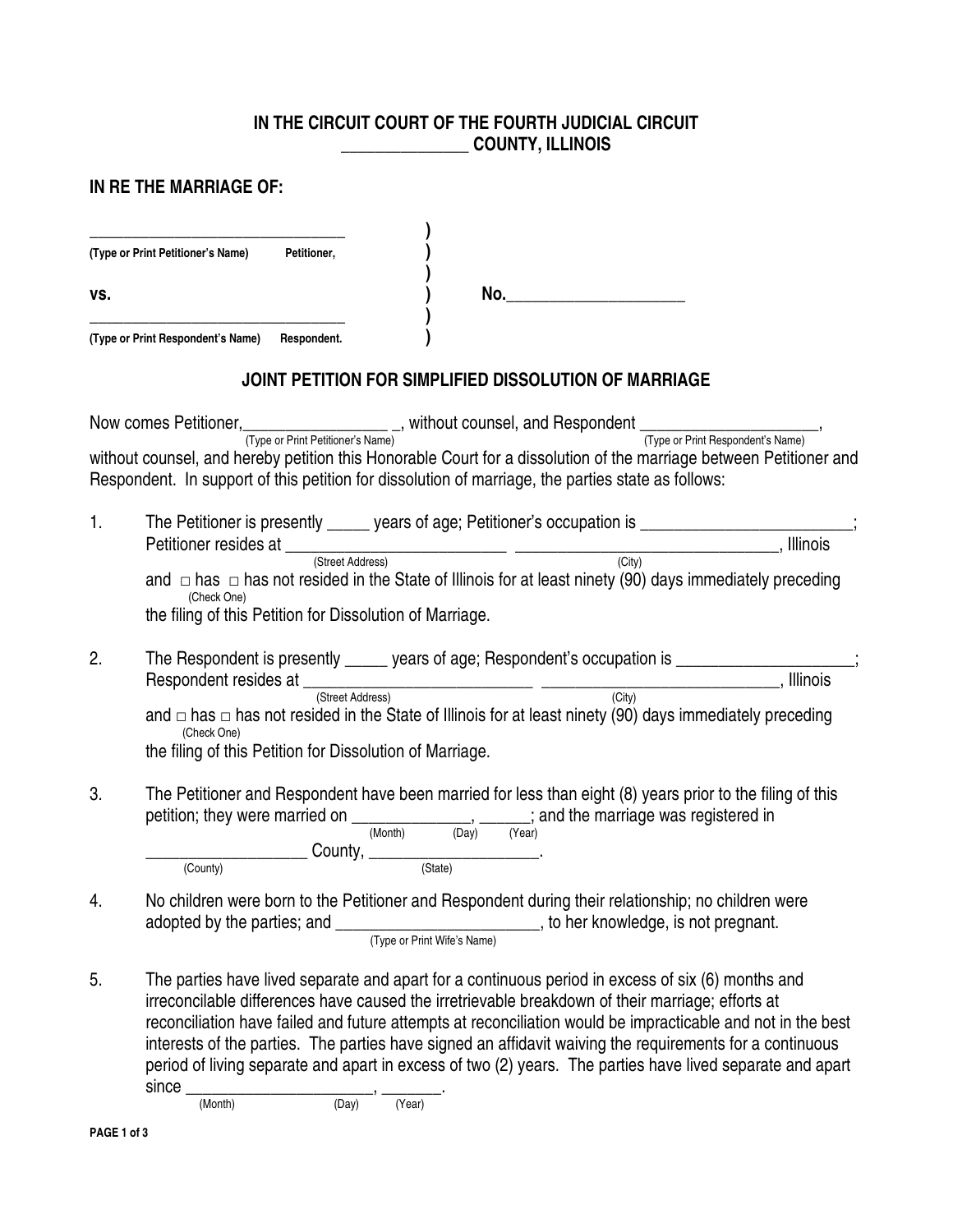- 6. Neither party is dependent on the other for spousal support (also known as alimony or maintenance), or each party is willing to waive the right to spousal support. Both parties understand that consulting with attorneys may help determine eligibility for spousal support. Both Petitioner and Respondent waive any rights to maintenance.
- 7. Neither Petitioner nor Respondent has any interest in real property (real estate).
- 8. The parties have disclosed to each other all assets and their tax returns for all years of the marriage.
- 9. Neither party has a gross annualized income in excess of \$20,000.00. Petitioner's gross annual income from all sources is \$ \_\_\_\_\_\_\_\_\_\_\_. Respondent's gross annual income from all sources is \$ \_\_\_\_\_\_\_\_\_\_. The total annual income of the parties is less than \$35,000.00.
- 10. The total fair market value of all marital property, after deducting all encumbrances, is less than \$10,000.00. The parties have executed a written agreement dividing all assets in excess of \$100.00 in value and allocating responsibility for debts and liabilities between the parties. A copy of the written agreement, signed by both parties, is filed with this petition.
- 11. **(Optional)** \_\_\_\_\_\_\_\_\_\_\_\_\_\_\_\_\_\_\_\_\_\_\_\_\_\_\_'s former/maiden name was \_\_\_\_\_\_\_\_\_\_\_\_\_\_\_\_\_\_\_\_\_\_\_\_\_\_\_. (Type or Print Wife's Name) (Type or Print Wife's Maiden OR Former Name)

#### **WHEREFORE, the parties pray as follows:**

- A. That the parties be awarded a Judgment of Dissolution of Marriage dissolving the bonds of matrimony existing between them.
- B. That the written agreement of the parties dividing marital assets, debts, liabilities, a copy of which is filed with this petition, be incorporated into the final order and judgment of this Court granting the petition for dissolution of marriage.
- C. **(Optional)** That **C** and the state of the restored to her former/maiden (Type or Print Wife's Name) name\_\_\_\_\_\_\_\_\_\_\_\_\_\_\_\_\_\_\_\_\_\_\_\_\_\_\_\_\_\_\_\_\_\_\_\_\_.

(Type or Print Wife's Maiden OR Former Name

D. That this Court grant the parties such other and further relief as may be just.

Petitioner Respondent

\_\_\_\_\_\_\_\_\_\_\_\_\_\_\_\_\_\_\_\_\_\_\_\_\_\_\_\_\_\_\_\_\_\_\_\_\_\_\_ \_\_\_\_\_\_\_\_\_\_\_\_\_\_\_\_\_\_\_\_\_\_\_\_\_\_\_\_\_\_\_\_\_\_\_\_\_\_\_\_\_\_\_\_ (Petitioner's Signature) (Respondent's Signature)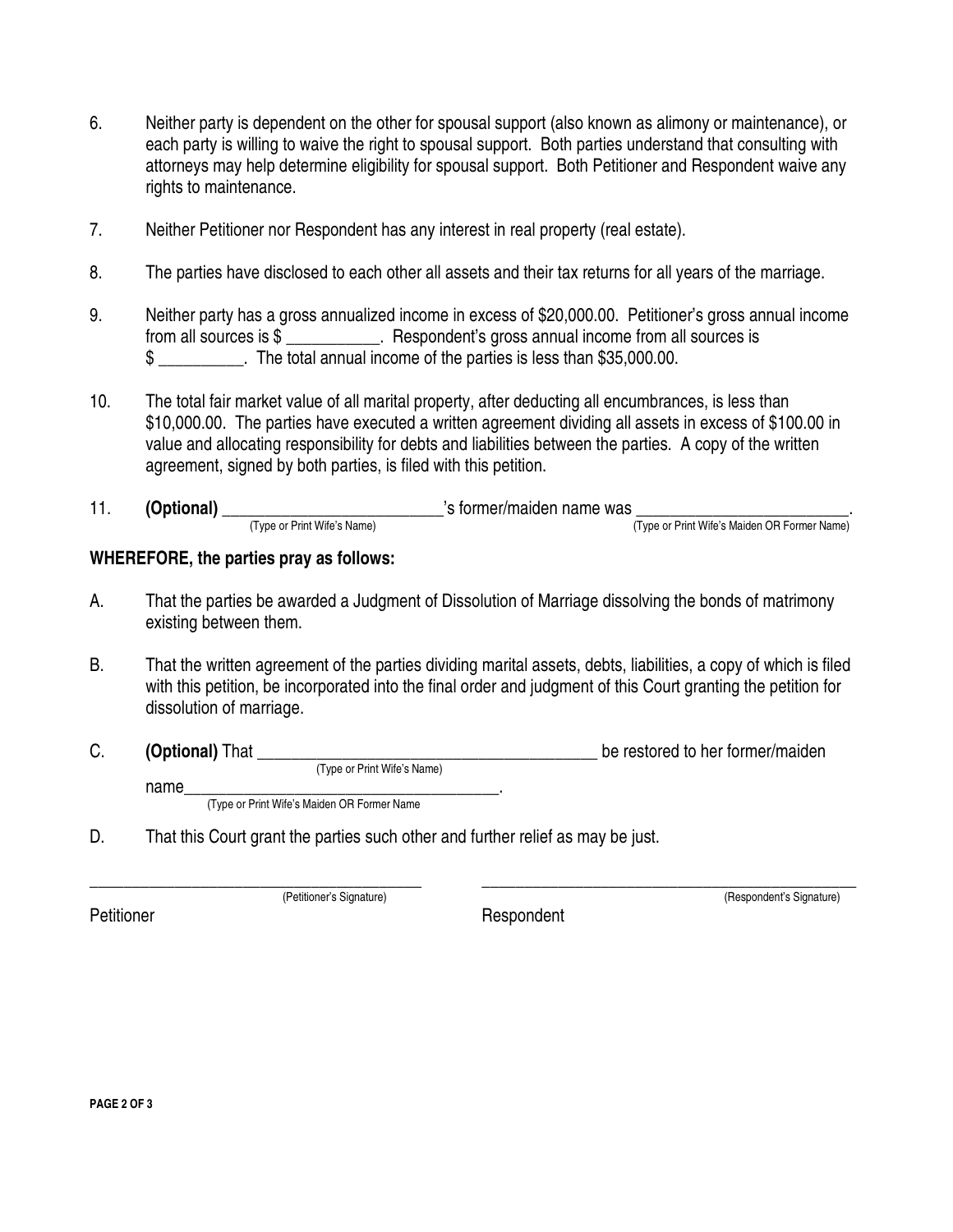| VERIFICATION |  |
|--------------|--|
|--------------|--|

| <b>STATE OF ILLINOIS</b><br><b>SS</b><br><b>COUNTY OF __</b>                                                                                                                                                                                                          |                                                                          |
|-----------------------------------------------------------------------------------------------------------------------------------------------------------------------------------------------------------------------------------------------------------------------|--------------------------------------------------------------------------|
| (Type or Print Petitioner's Name)<br>says that he/she has read the foregoing Joint Petition for Simplified Dissolution of Marriage,<br>understands the contents thereof, and believes the same to be true and correct to the best of his/her<br>knowledge and belief. | , Petitioner, being first duly sworn upon oath, deposes and              |
| Subscribed and sworn to before me, a Notary Public, this ______ day of _________________,                                                                                                                                                                             | (Petitioner's Signature)<br><b>Petitioner</b><br>(Year)<br>Notary Public |
| <b>STATE OF ILLINOIS</b><br><b>SS</b>                                                                                                                                                                                                                                 |                                                                          |

**COUNTY OF \_\_\_\_\_\_\_\_\_\_\_\_\_\_\_\_\_ )** 

**\_\_\_\_\_\_\_\_\_\_\_\_\_\_\_\_\_\_\_\_\_\_\_\_\_\_\_\_\_\_\_\_\_\_,** Respondent, being first duly sworn upon oath, deposes and (Type or Print Respondent's Name) says that he/she has read the foregoing Joint Petition for Simplified Dissolution of Marriage, understands the contents thereof, and believes the same to be true and correct to the best of his/her knowledge and belief.

 $\overline{\phantom{a}}$  , and the contract of the contract of the contract of the contract of the contract of the contract of the contract of the contract of the contract of the contract of the contract of the contract of the contrac (Respondent's Signature) **Respondent**  Subscribed and sworn to before me, a Notary Public, this  $\frac{1}{\text{day of}}$  day of  $\frac{1}{\text{year}}$ (Year)

 $\overline{\phantom{a}}$  , and the contract of the contract of the contract of the contract of the contract of the contract of the contract of the contract of the contract of the contract of the contract of the contract of the contrac

Notary Public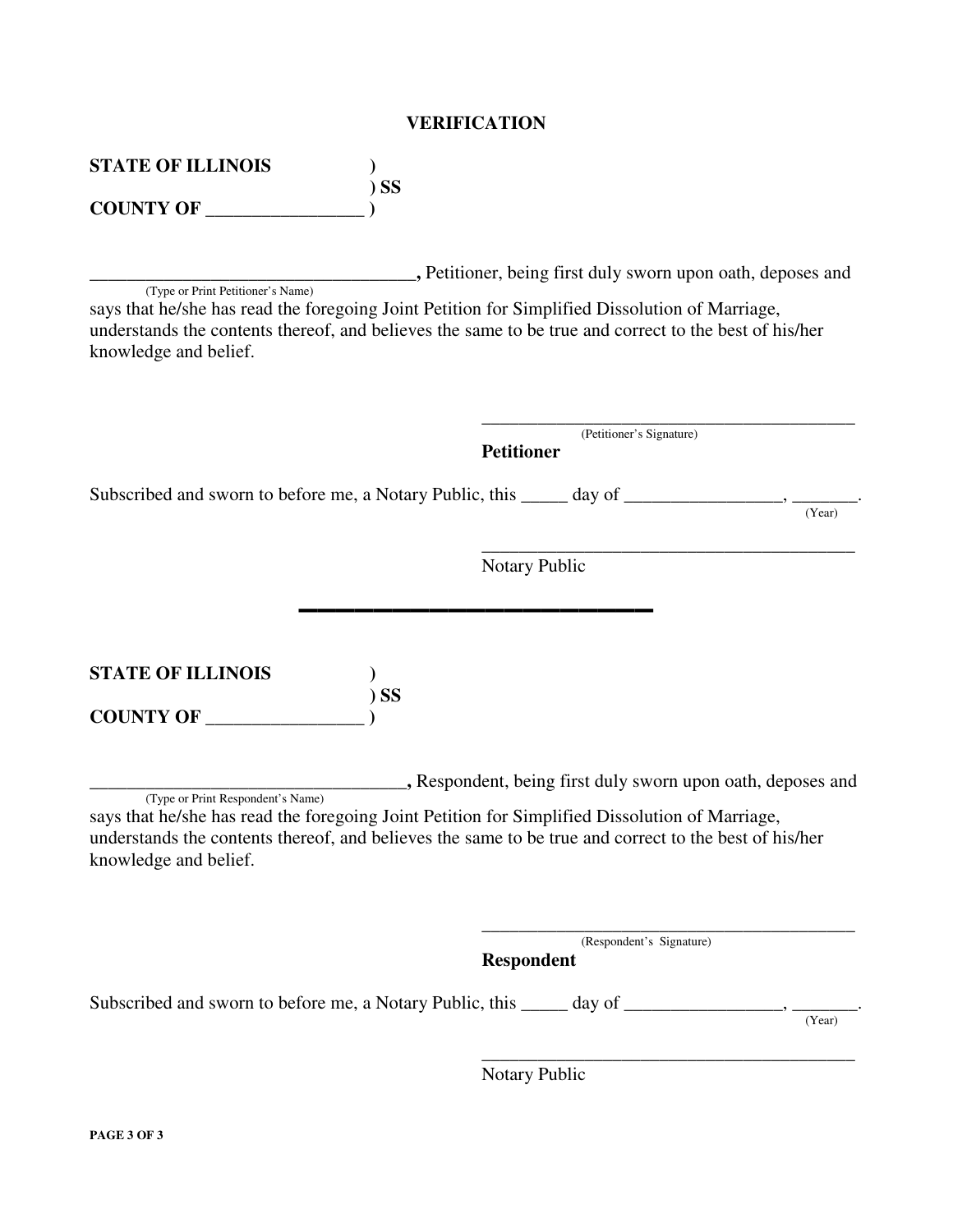**IN THE CIRCUIT COURT OF THE FOURTH JUDICIAL CIRCUIT \_\_\_\_\_\_\_\_\_\_\_\_\_\_\_\_\_ COUNTY, ILLINOIS** 

| IN RE THE MARRIAGE OF:                                                                                               |                                                                                                                        |
|----------------------------------------------------------------------------------------------------------------------|------------------------------------------------------------------------------------------------------------------------|
| (Type or Print Petitioner's Name)<br>Petitioner,                                                                     |                                                                                                                        |
| VS.                                                                                                                  | No.___________________________                                                                                         |
| (Type or Print Respondent's Name)<br>Respondent.                                                                     |                                                                                                                        |
|                                                                                                                      | AGREEMENT AS TO ASSETS AND DEBTS                                                                                       |
|                                                                                                                      |                                                                                                                        |
| (\$100.00) in value and the following division of all marital debts and liabilities:                                 | Respondent, and hereby agree to the following distribution of all marital assets in excess of One Hundred Dollars      |
|                                                                                                                      | <b>Marital Assets</b>                                                                                                  |
| <b>Description of Asset and Estimated Value</b><br>(List all marital assets in excess of One Hundred Dollars)        | <b>Party to Receive Asset</b><br>(Enter name of Party [Husband or Wife]                                                |
| [\$100.00] in value - assets of lower value may be listed)<br>1.                                                     | who will receive the asset)                                                                                            |
| 2.                                                                                                                   |                                                                                                                        |
| <u> 2000 - Jan James James Jan James James James James James James James James James James James James James Jam</u> | <u> 1989 - Johann Harry Harry Harry Harry Harry Harry Harry Harry Harry Harry Harry Harry Harry Harry Harry Harry</u>  |
| 3.                                                                                                                   |                                                                                                                        |
| 4.<br><u> 1980 - Johann John Stone, mars eta biztanleria (h. 1980).</u>                                              |                                                                                                                        |
| 5.                                                                                                                   |                                                                                                                        |
| 6.                                                                                                                   |                                                                                                                        |
|                                                                                                                      |                                                                                                                        |
|                                                                                                                      | <u> 1989 - Johann John Stone, mars et al. 1989 - John Stone, mars et al. 1989 - John Stone, mars et al. 1989 - Joh</u> |
|                                                                                                                      |                                                                                                                        |
|                                                                                                                      |                                                                                                                        |
|                                                                                                                      | <u> 1989 - Johann Stoff, amerikansk politiker (d. 1989)</u>                                                            |
|                                                                                                                      |                                                                                                                        |
|                                                                                                                      |                                                                                                                        |
|                                                                                                                      |                                                                                                                        |
|                                                                                                                      |                                                                                                                        |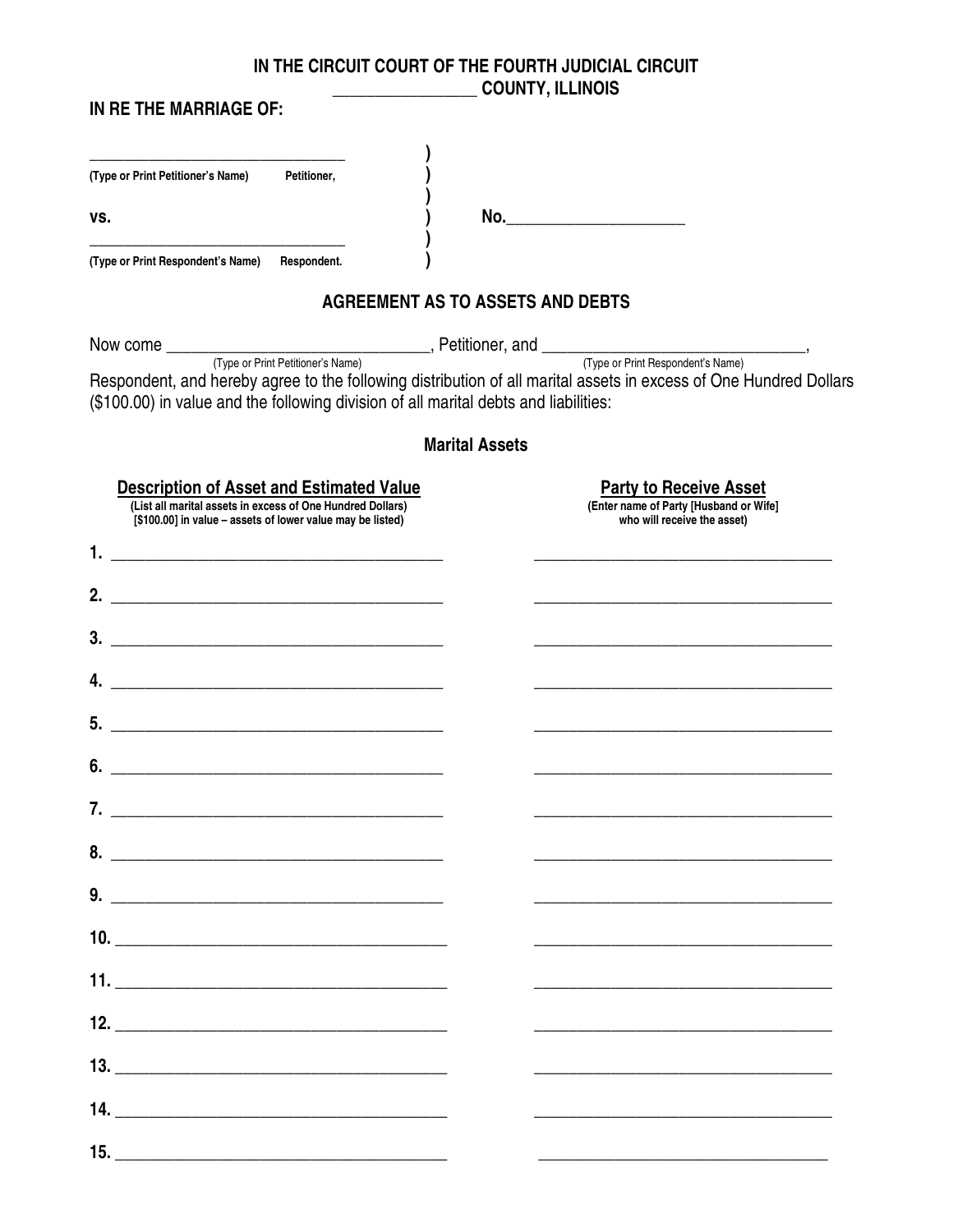# **Marital Debts and Liabilities**

| <b>Description of Debt or Liability</b><br>(List all Marital Debts and Liabilities) | Amount<br>(List total balance due)                                                                                                                                                                                                                                                                                                                                  | <b>Account Number</b><br>(List Account Number<br>where applicable) | Party to Pay Debt<br>(Enter name of Party [Husband or Wife}<br>who will be responsible for paying<br>the Debt or Liability) |
|-------------------------------------------------------------------------------------|---------------------------------------------------------------------------------------------------------------------------------------------------------------------------------------------------------------------------------------------------------------------------------------------------------------------------------------------------------------------|--------------------------------------------------------------------|-----------------------------------------------------------------------------------------------------------------------------|
|                                                                                     | $\begin{picture}(20,10) \put(0,0){\vector(1,0){100}} \put(15,0){\vector(1,0){100}} \put(15,0){\vector(1,0){100}} \put(15,0){\vector(1,0){100}} \put(15,0){\vector(1,0){100}} \put(15,0){\vector(1,0){100}} \put(15,0){\vector(1,0){100}} \put(15,0){\vector(1,0){100}} \put(15,0){\vector(1,0){100}} \put(15,0){\vector(1,0){100}} \put(15,0){\vector(1,0){100}} \$ |                                                                    |                                                                                                                             |
|                                                                                     | $\frac{1}{2}$                                                                                                                                                                                                                                                                                                                                                       | <u> 1980 - Jan James James Barbara, político e a f</u>             |                                                                                                                             |
|                                                                                     |                                                                                                                                                                                                                                                                                                                                                                     |                                                                    |                                                                                                                             |
|                                                                                     | $\frac{1}{2}$                                                                                                                                                                                                                                                                                                                                                       |                                                                    |                                                                                                                             |
|                                                                                     | $\frac{1}{2}$                                                                                                                                                                                                                                                                                                                                                       |                                                                    |                                                                                                                             |
| $6.$ $\overline{\phantom{a}}$                                                       | $\textcircled{S}$                                                                                                                                                                                                                                                                                                                                                   |                                                                    | <u> 1989 - Johann Barn, amerikan basar basal dan berasal dari berasal dalam basal dalam basal dalam basal dalam b</u>       |
| $\overline{7}$ .                                                                    | $\begin{picture}(20,10) \put(0,0){\vector(1,0){100}} \put(15,0){\vector(1,0){100}} \put(15,0){\vector(1,0){100}} \put(15,0){\vector(1,0){100}} \put(15,0){\vector(1,0){100}} \put(15,0){\vector(1,0){100}} \put(15,0){\vector(1,0){100}} \put(15,0){\vector(1,0){100}} \put(15,0){\vector(1,0){100}} \put(15,0){\vector(1,0){100}} \put(15,0){\vector(1,0){100}} \$ |                                                                    |                                                                                                                             |
| 8.                                                                                  | $\begin{picture}(20,10) \put(0,0){\vector(1,0){100}} \put(15,0){\vector(1,0){100}} \put(15,0){\vector(1,0){100}} \put(15,0){\vector(1,0){100}} \put(15,0){\vector(1,0){100}} \put(15,0){\vector(1,0){100}} \put(15,0){\vector(1,0){100}} \put(15,0){\vector(1,0){100}} \put(15,0){\vector(1,0){100}} \put(15,0){\vector(1,0){100}} \put(15,0){\vector(1,0){100}} \$ |                                                                    |                                                                                                                             |
|                                                                                     | $\frac{1}{2}$                                                                                                                                                                                                                                                                                                                                                       |                                                                    | <u> 1989 - Johann Harry Harry Barn, mars and deutscher Amerikaanse kommunister (</u>                                        |
| 10.                                                                                 | $\frac{1}{2}$                                                                                                                                                                                                                                                                                                                                                       |                                                                    |                                                                                                                             |
|                                                                                     | $\frac{1}{2}$                                                                                                                                                                                                                                                                                                                                                       |                                                                    | <u> 1980 - Andrea Andrew Maria (h. 1980).</u><br>1900 - Andrew Maria (h. 1980).                                             |
|                                                                                     | $\sim$                                                                                                                                                                                                                                                                                                                                                              |                                                                    | <u> 1999 - Johann Harry Barn, mars and de Branch and de Branch and de Branch and de Branch and de Branch and de B</u>       |
|                                                                                     | $\mathsf{\$} \hspace{0.08cm} \underbrace{\hspace{0.08cm} }$                                                                                                                                                                                                                                                                                                         |                                                                    |                                                                                                                             |
|                                                                                     |                                                                                                                                                                                                                                                                                                                                                                     |                                                                    | <u> 2000 - Jan James James Jan James James James James James James James James James James James James James Jam</u>        |
|                                                                                     |                                                                                                                                                                                                                                                                                                                                                                     |                                                                    |                                                                                                                             |
|                                                                                     |                                                                                                                                                                                                                                                                                                                                                                     |                                                                    |                                                                                                                             |
| Petitioner's Signature                                                              |                                                                                                                                                                                                                                                                                                                                                                     | Respondent's Signature                                             |                                                                                                                             |
| Subscribed and Sworn to before me this _____ day of                                 |                                                                                                                                                                                                                                                                                                                                                                     |                                                                    | Subscribed and Sworn to before me this _____ day of                                                                         |

Notary Public

Notary Public

(Seal)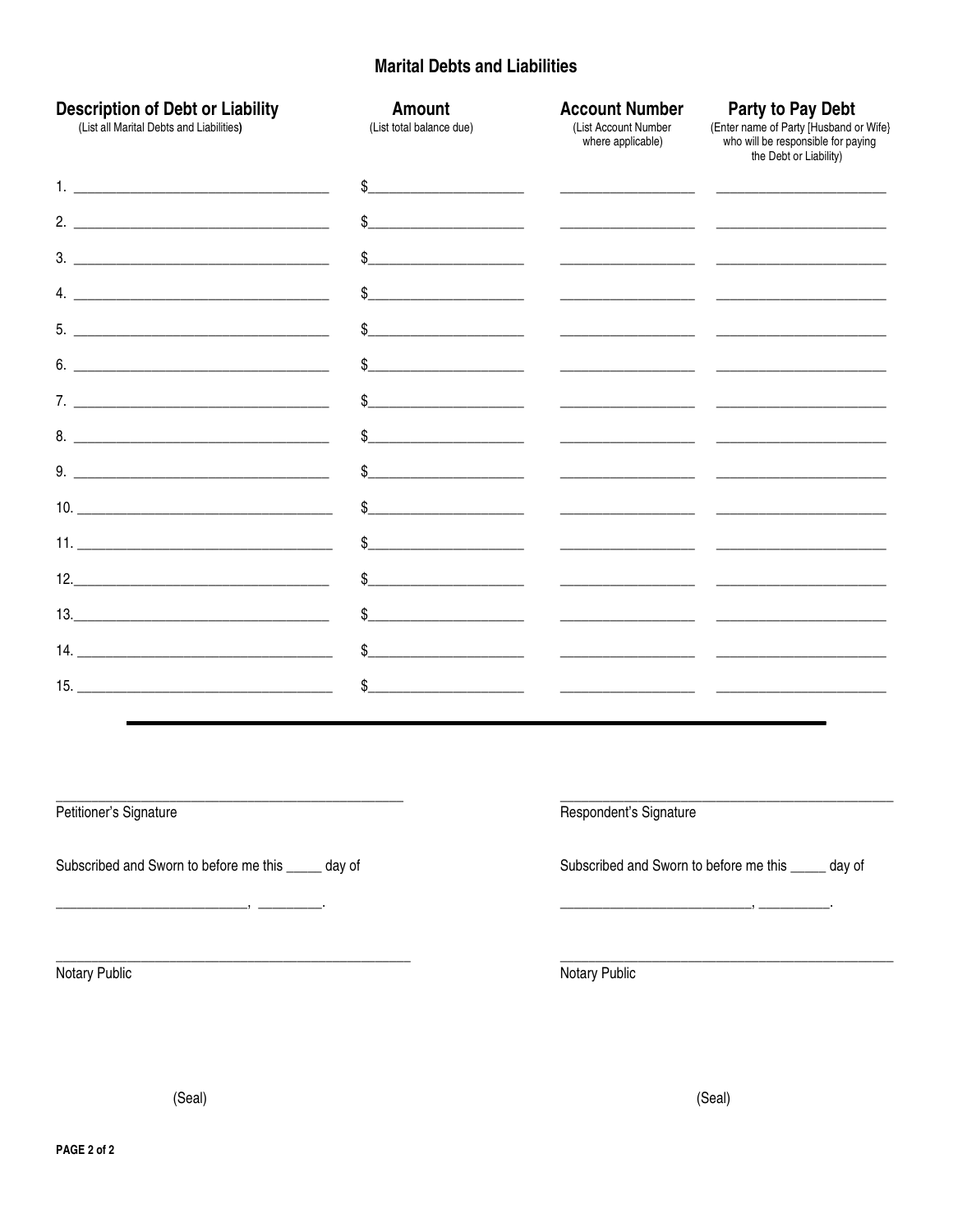## **IN THE CIRCUIT COURT OF THE FOURTH JUDICIAL CIRCUIT \_\_\_\_\_\_\_\_\_\_\_\_\_\_\_ COUNTY, ILLINOIS**

### **IN RE THE MARRIAGE OF:**

| (Type or Print Petitioner's Name) | Petitioner, |
|-----------------------------------|-------------|
| VS.                               |             |
| (Type or Print Respondent's Name) | Respondent. |

## **JOINT AFFIDAVIT REGARDING SEPARATION OF THE PARTIES, DIVISION OF PROPERTY AND WAIVER OF BIFURCATED HEARING**

**NOW COME \_\_\_\_\_\_\_\_\_\_\_\_\_\_\_\_\_\_\_\_\_\_\_\_\_\_\_\_\_, Petitioner, and \_\_\_\_\_\_\_\_\_\_\_\_\_\_\_\_\_\_\_\_\_\_\_\_\_\_\_\_\_\_,**  (Type or Print Respondent's Name) Respondent, and being first sworn on their oaths, depose and state as follows:

- 1. That irreconcilable differences have caused the irretrievable breakdown of their marriage.
- 2. That all efforts at reconciliation of the differences between the parties have heretofore failed and future attempts at reconciliation would be impracticable and not in the best interest of the parties.
- 3. That the parties have lived separate and apart for a continuous period of more than six (6) months prior to the date of this affidavit, having separated on or about  $\frac{1}{(Month)}$  (Nonth)

 (Month) (Day) (Year) and having remained living separate for all times thereafter.

4. a. That each of the parties expressly waives the requirement of the continuous period of living separate and apart in excess of two (2) years in order for the Court to enter a Dissolution of Marriage based upon irreconcilable differences which have caused the irretrievable breakdown of their marriage; and,

 b. Each of the parties further stipulates that the requirement shall be reduced to a period only in excess of six (6) months rather than in excess of two (2) years as provided by Section 401(1)(2) of the Illinois Marriage and Dissolution of Marriage Act.

5. That the marital property belonging to the parties has been divided according to the terms of the written agreement of the parties filed with the Petition for Dissolution of Marriage in this cause, and that the parties have executed all documents required to carry out the agreement.

\_\_\_\_\_\_\_\_\_\_\_\_\_\_\_\_\_\_\_\_\_\_\_\_\_\_\_\_\_\_\_\_\_\_\_\_\_ \_\_\_\_\_\_\_\_\_\_\_\_\_\_\_\_\_\_\_\_\_\_\_\_\_\_\_\_\_\_\_\_\_\_\_\_\_\_\_

- 6. That the parties waive any right either may have to a bifurcated hearing in this cause.
- 7. That each of the parties represents that their signing of this Affidavit is their individual, sole, voluntary act.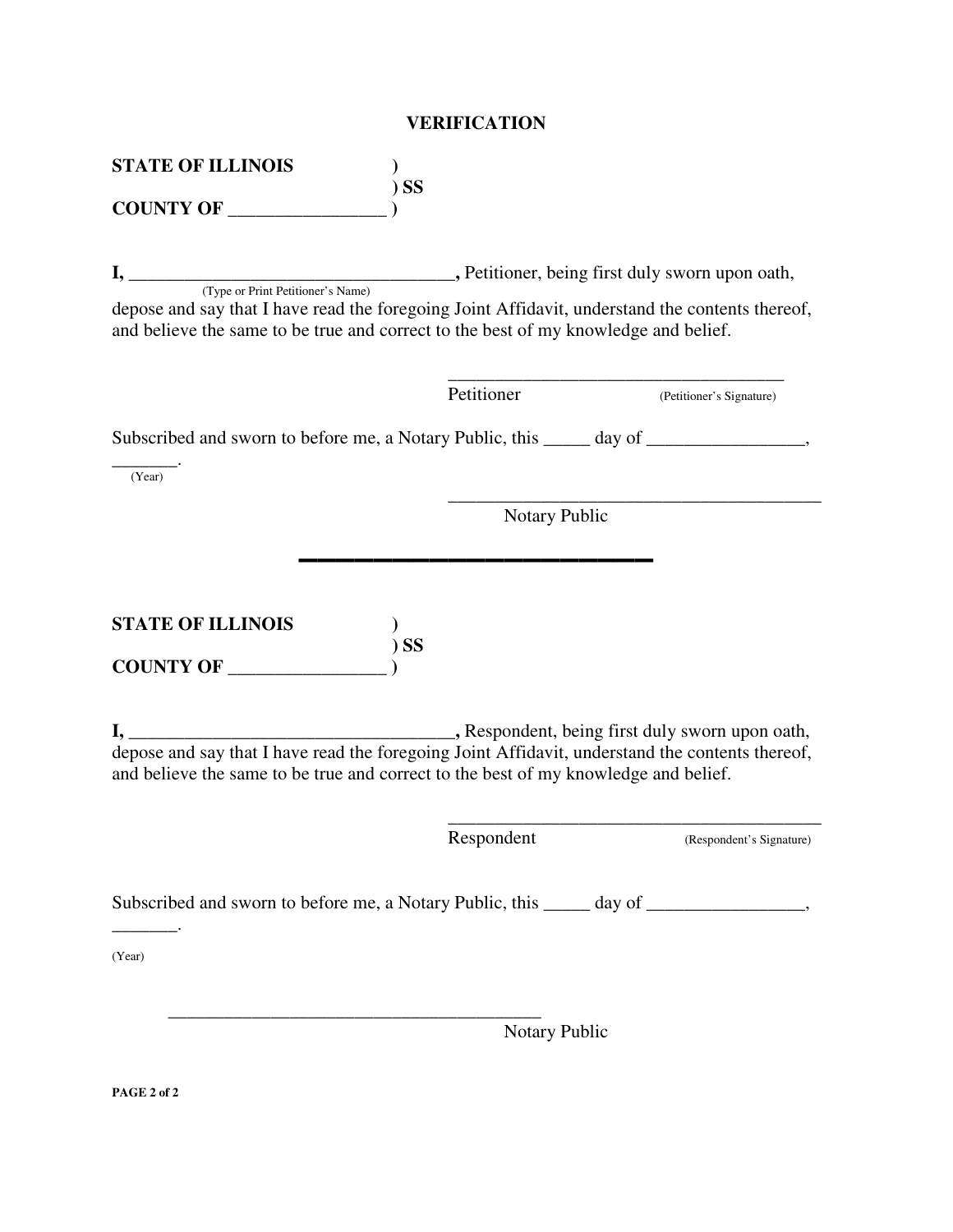### **IN THE CIRCUIT COURT OF THE FOURTH JUDICIAL CIRCUIT \_\_\_\_\_\_\_\_\_\_\_\_\_\_\_\_ COUNTY, ILLINOIS**

| IN RE THE MARRIAGE OF:            |             |     |  |
|-----------------------------------|-------------|-----|--|
| (Type or Print Petitioner's Name) | Petitioner, |     |  |
| VS.                               |             | No. |  |
| (Type or Print Respondent's Name) | Respondent. |     |  |

# **JUDGMENT FOR DISSOLUTION OF MARRIAGE**

This cause having come on for hearing on the Joint Petition for Simplified Dissolution of Marriage filed by the parties hereto; the Court having examined and considered the Petition, the Affidavit of the parties, and all other pleadings and exhibits filed in this matter; the Court having heard the testimony presented herein, and the Court being otherwise fully advised in the premises, finds as follows:

1. This Court has jurisdiction over the subject matter and the parties hereto.

(County) (State)

- 2. \_\_\_\_\_\_\_\_\_\_\_\_\_\_\_\_\_\_\_\_\_\_\_\_\_ and/or \_\_\_\_\_\_\_\_\_\_\_\_\_\_\_\_\_\_\_\_\_\_\_\_\_ now, and for ninety (90) (Type or Print Petitioner's Name and/or Respondent's Name, or Both Names) days continuously and immediately preceding this date, have been residents of the State of Illinois.
- 3. The parties have been married for less than eight (8) years prior to the filing of this petition; the parties were married on  $\underline{\hspace{1cm}}_{(Month)}$  (Day)  $\frac{1}{P_{(Year)}}$ , and the marriage was registered in (Month) (Day) (Year)  $County, \underline{\hspace{2cm}}$  (State)

4. The parties have lived separate and apart for a continuous period in excess of six (6) months; irreconcilable differences have caused the irretrievable breakdown of the marriage; efforts at reconciliation have failed; and further efforts at reconciliation would not be in the best interest of the parties.

- 5. The parties have each signed an affidavit waiving the requirement for a continuous period living separate and apart in excess of two (2) years.
- 6. The parties have each signed a waiver of any right to a bifurcated hearing in this cause.
- 7. No children were born to or adopted by the parties during their relationship and to the best of her knowledge \_\_\_\_\_\_\_\_\_\_\_\_\_\_\_\_\_\_\_\_\_\_\_\_\_\_ is not pregnant at this time. (Type or Print Wife's Name)
- 8. Both the Petitioner and Respondent have waived any right to maintenance.
- 9. Neither Petitioner nor Respondent has any interest in real property. The parties have disclosed to each other all assets and their tax returns for all years of the marriage. Neither party has a gross annualized income of \$20,000.00; and the total annual income of the parties is less than \$35,000.00.